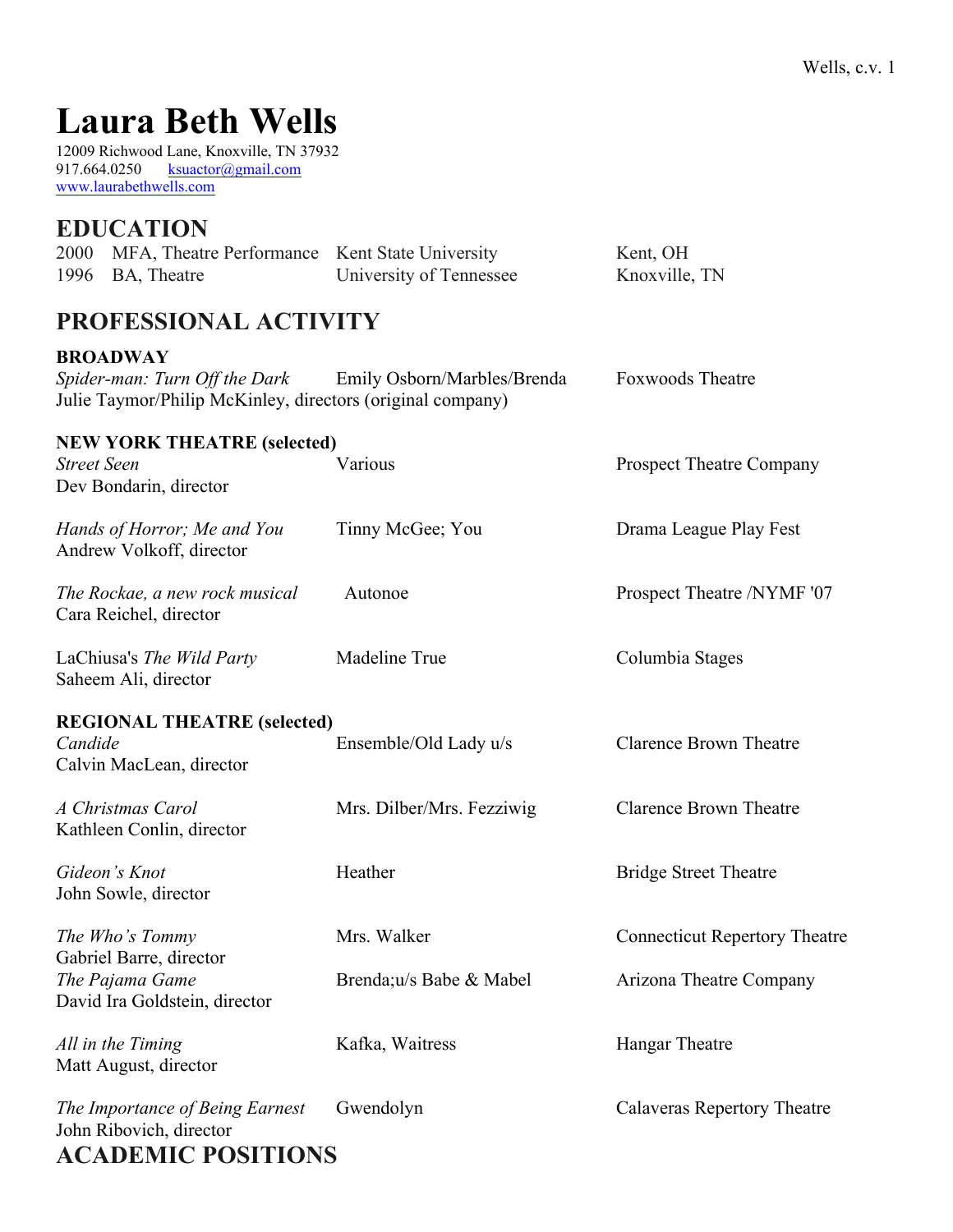## **UNIVERSITY TEACHING EXPERIENCE 2019-present Adjunct Professor Pellissippi State Knoxville, TN** \*Currently teaching Theatre 1030, a lecture-based generalist course for undergraduates **2005-2006 Adjunct Professor Syracuse University Syracuse, NY** \*Taught DRA 105, the Level I Acting course for non-major undergraduates \*Taught DRA 305, the Level II Acting/Scene Study course for non-major undergraduates **2005-2006 Adjunct Professor SUNY Binghamton Binghamton, NY** \*Taught THEA 207, the Level I acting course for undergraduates **2004-2005 Resident Professional Cornell University Ithaca, NY Teaching Artist**  \*Responsibilities included: --Teaching THEA 280, the Level I Acting course for undergraduates --Creating and teaching a movement masterclass on Rudolph Laban's Effort Shapes --Coaching and mentoring students on audition pieces, etc. --Performing in season productions **1997-2000 Teaching Fellow Kent State University Kent, OH** \*Taught Art of the Theatre, a lecture-based generalist course for undergraduates \*Taught Art of Acting, the Level I acting course for undergraduates **ADDITIONAL TEACHING EXPERIENCE 2016-present Teaching Artist Knoxville Children's Theatre Knoxville, TN** \*Classes taught include: --Beginning and Advanced Acting techniques and Scene Study --Movement workshops based on Rudolph Laban's Effort Shapes

- --Audition techniques and monologue selection
- --Building characters and scenes through improvisation
- --Acting and character development for developmentally challenged adults (collaboration with Sertoma Center)

## **2006 Teaching Artist/Director Hangar Theatre/Project 4 Ithaca, NY**

\*Worked with teachers and students in fourth grade classrooms during 3-week residencies. Goals included:

--Identify educational goals for each project (Aligning with NYS Learning Standards and school curriculum)

--Create original plays with music, inspired by their topic, with students, teachers, and musician/songwriter --Stage and present public performance

### **2005 Teaching Artist/Director Hangar Theatre/Next Generation Ithaca, NY Summer Acting Conservatory**

\*Taught Acting Level 3 for students ages 14-18: basics of character development, monologue and scene study \*Co-directed *The Phantom Tollbooth*, a fully produced hour-long show featuring Next Generation students performing on the Hangar Theatre mainstage using the Next Generation students.

## **2001 Teaching Artist San Francisco Shakespeare Festival San Francisco, CA**

\*Taught Acting for Beginning students (grades 2-8) and Advanced students (grades 9-12). \*Directed a fully produced, 50-minute adaptation of *Macbeth* with the Advanced students.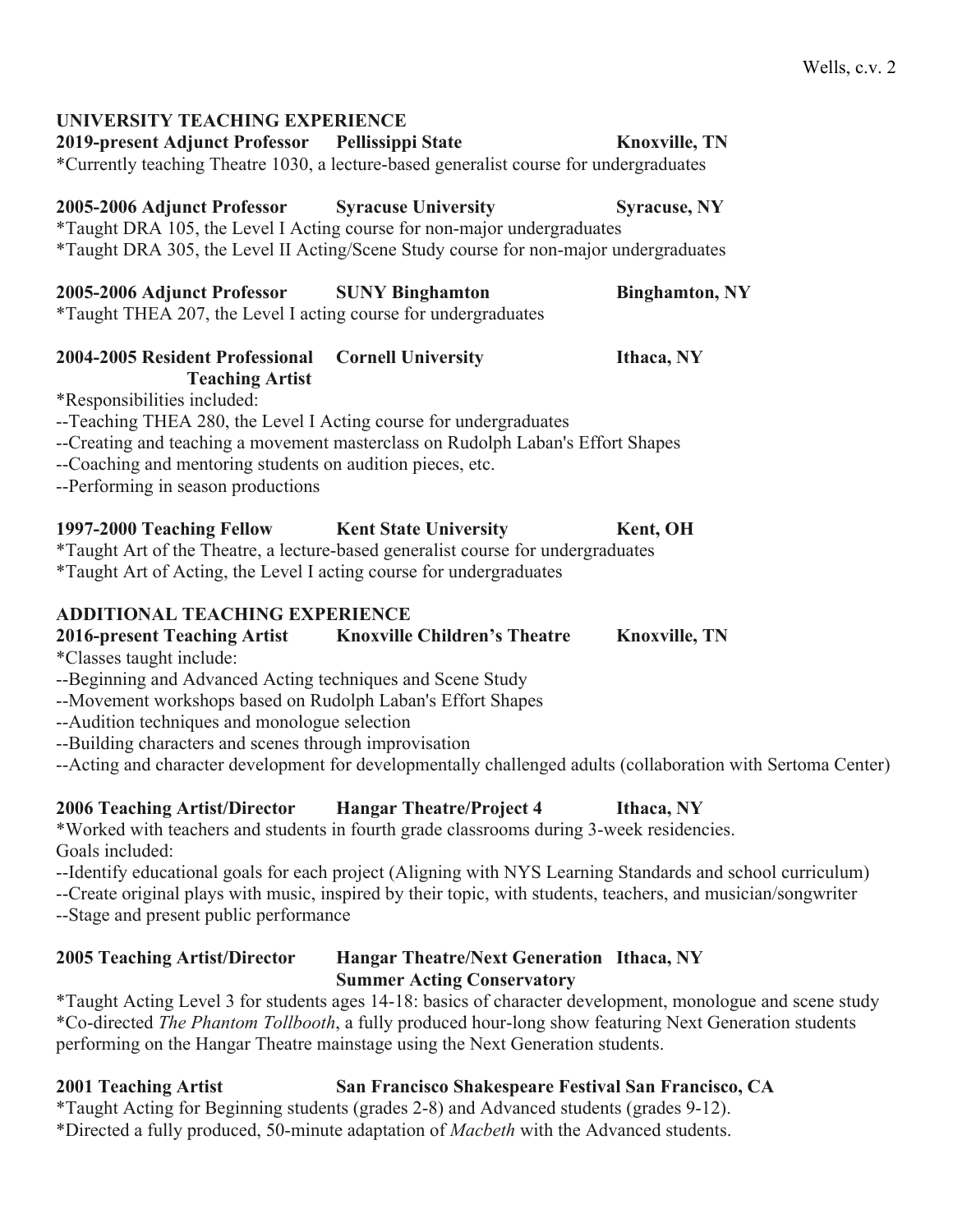**2001 Teaching Artist Calaveras Repertory Theatre Milpitas, CA** \*Created and taught Fundamentals of Rudolph Laban's Effort Shapes to students grades 4-8.

**2000-2001 Teaching Artist/Director Theatre of All Possibilities Santa Cruz, CA** \*Taught and directed participating student and adult actors at the school, integrating them into our performance.

## **ADDITIONAL TRAINING AND PROFESSIONAL DEVELOPMENT**

- **2013 Ted Sluberski, Acting for the Camera.** New York, New York
- **2012 Bob Krakower, Acting for the Camera**, New York, New York
- **2012 Maggie Phillips, Voice Over Technique,** New York, New York
- **2011 Barry Shapiro, Commercial Acting Technique,** New York, New York
- **2006 Nancy Stark Smith, Contact Improvisation and Open Score Work,** Toronto, Ontario One-week intensive rehearsal process to create our performance, *Co-Existing Forms*.
- **2000 Ken Howard, Audition Technique,** Kent, Ohio
- **1999 Mark LaMura, Acting for the Camera,** Kent, Ohio
- **1998 Catherine Wolf, Meisner Approach,** Kent, Ohio

## **AWARDS, UNION AFFILIATIONS, AND COMMISSIONED WORKS**

- **2018 Commissioned by Flying Anvil Theatre in Knoxville, TN to create and perform** *A Perfect Match***, a cabaret featuring myself and Metropolitan Opera baritone David Crawford**
- **2001 Became a member of Actor's Equity Association**

**1997-2000 Awarded Full Graduate Assistant Teaching Fellowship at Kent State University**